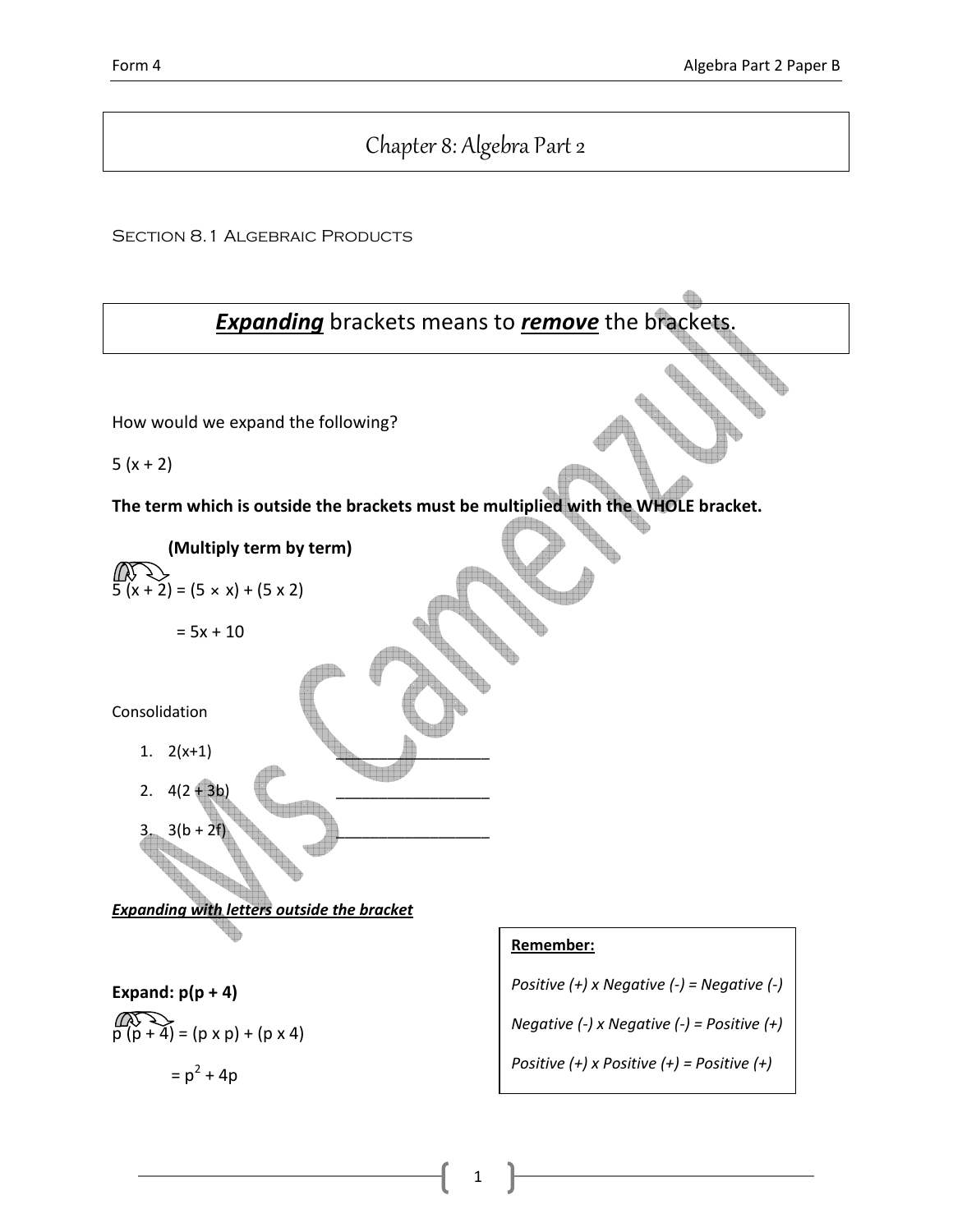Consolidation 1.  $r(2r-6)$ 2.  $- s (s+5)$ 3. 2y(y<sup>2</sup> +3y + 6) \_\_\_\_\_\_\_\_\_\_\_\_\_\_\_\_\_\_\_ Expanding two brackets at a go Expand:  $6q - 2(r - 2q) = 6q - (2 \times r) - (2 \times (-2q))$  $= 6q - 2r + 4q$  (remember Negative x Negative = Positive = 10q – 2r (Collect like terms) Consolidation 1.  $3(y + 2z) + 5(2y + 3z)$ 2.  $6n(n-3)-5(n+2)$ 3888 3.  $3q - 2(q - 6)$ 4.  $t(t-6)-3(t-3)$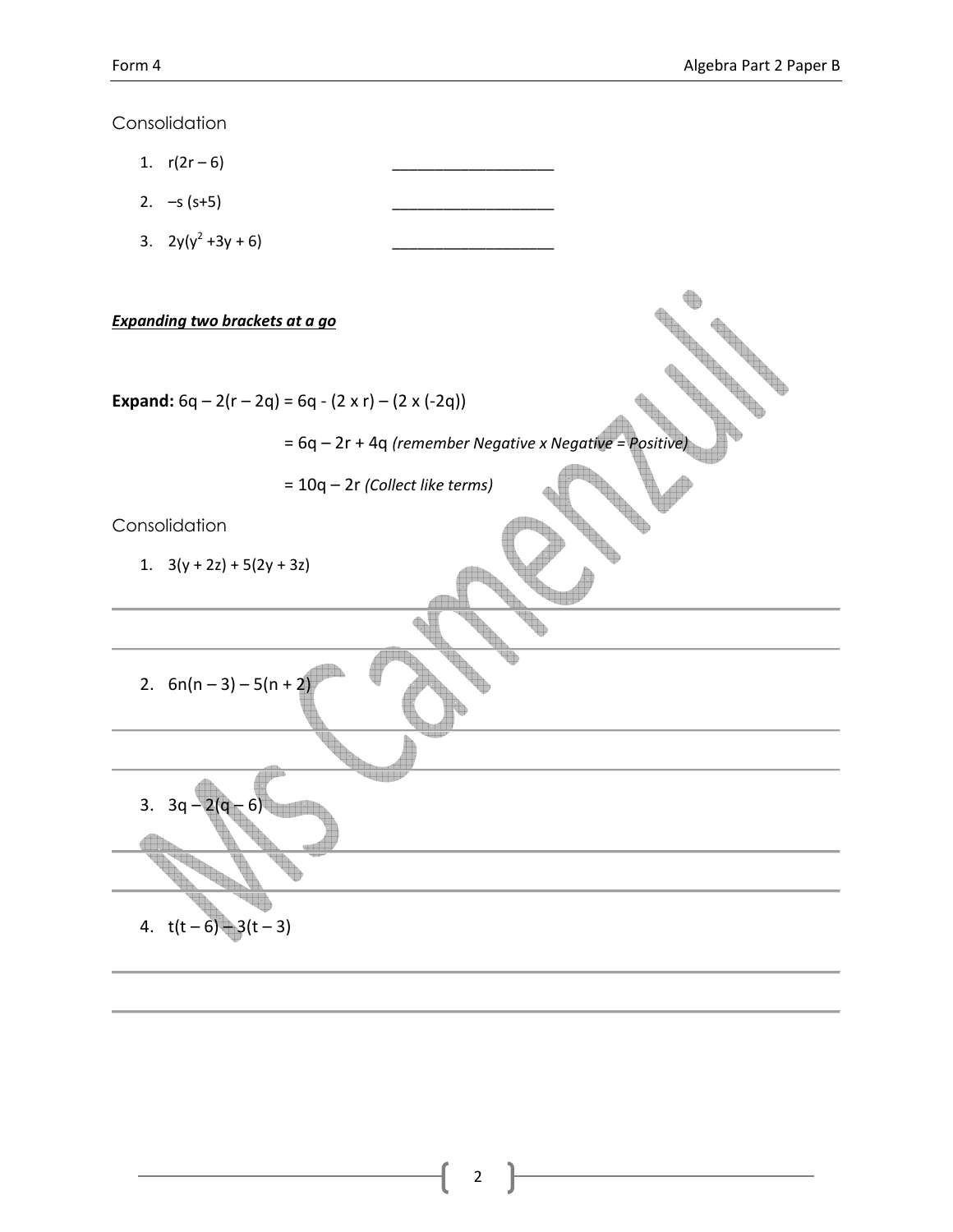An expression such as  $(3y +2)(4y - 5)$  can be expanded to give a quadratic expression.

Multiplying out such pairs of brackets is usually called quadratic expansion.

The rule for expanding expressions such as  $(t + 5)(3t - 4)$  is similar to that for expanding single brackets: multiply everything in one set of brackets by everything in the other set of brackets.

### Example 1

In the expansion method, split the terms in the first set of brackets, make each of them multiply both terms in the second set of brackets, then simplify the outcome.

Expand  $(x + 3)(x + 4)$ 

$$
(x + 3)(x + 4) = x(x + 4) + 3(x + 4)
$$
  
= 
$$
x^2 + 4x + 3x + 4
$$

$$
= x^2 + 7x + 12
$$

### Example 2

Expand (t + 5)(t - 2)

\n
$$
(t + 5)(t - 2) = t(t - 2) + 5(t - 2)
$$
\n
$$
= t^{2} - 2t + 5t - 10
$$
\n
$$
t^{2} + 3t - 10
$$

Example 3

Expand  $(k - 3)(k - 2)$ 

$$
(k-3)(k-2) = k(k-2) - 3(k-2)
$$
  
=  $k^2 - 2k - 3k + 6$ 

$$
= k^2 - 5k + 6
$$

$$
\mathsf 3
$$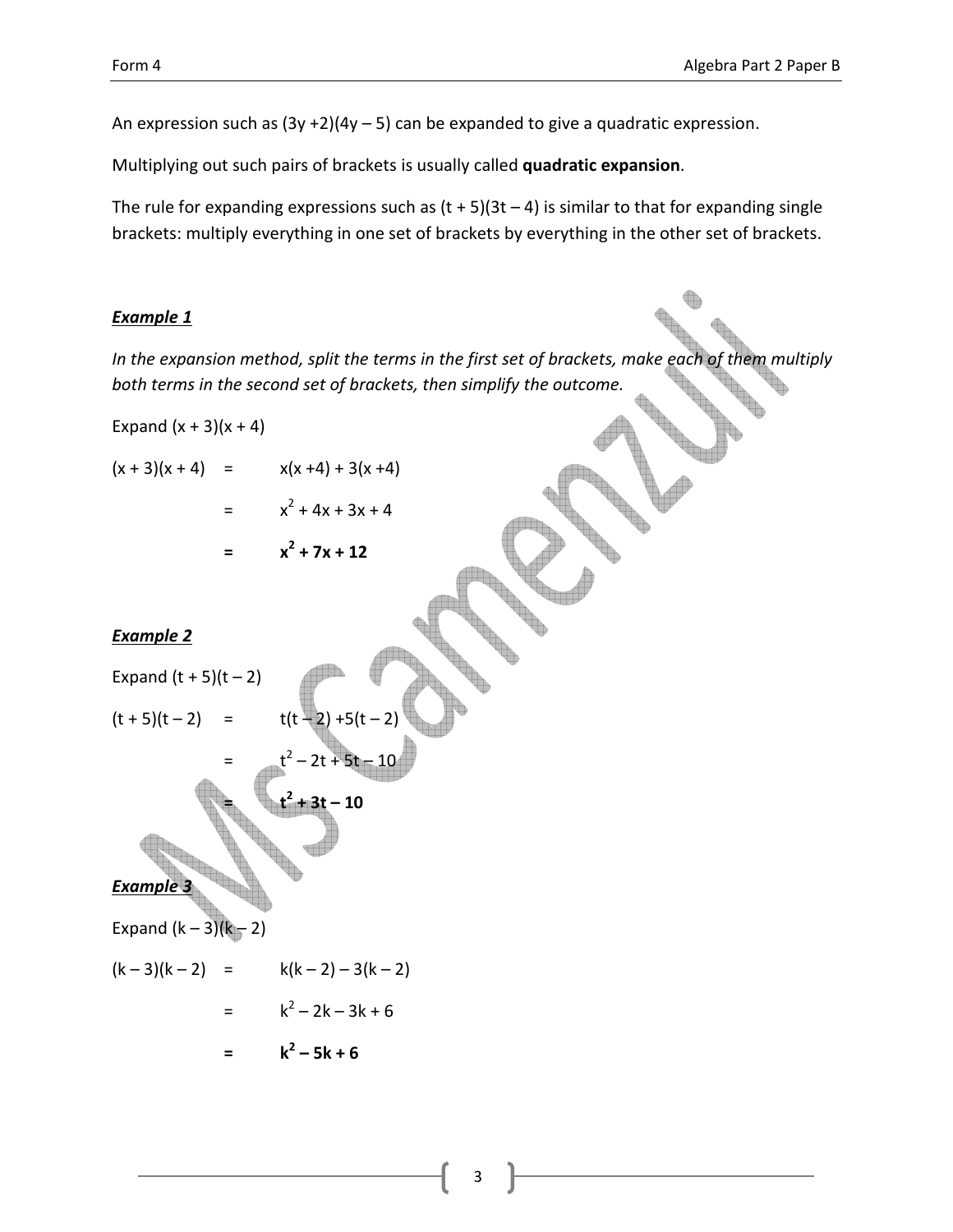### Example 4

Expand  $(4x - 1)(3x - 5)$  $(4x-1)(3x-5) =$   $4x(3x-5)-1(3x-5)$  $=$   $12x^2 - 20x - 3x + 5$  $=$  12x<sup>2</sup> – 23x + 5

### Example 5



3.  $(a-1)(a-3)$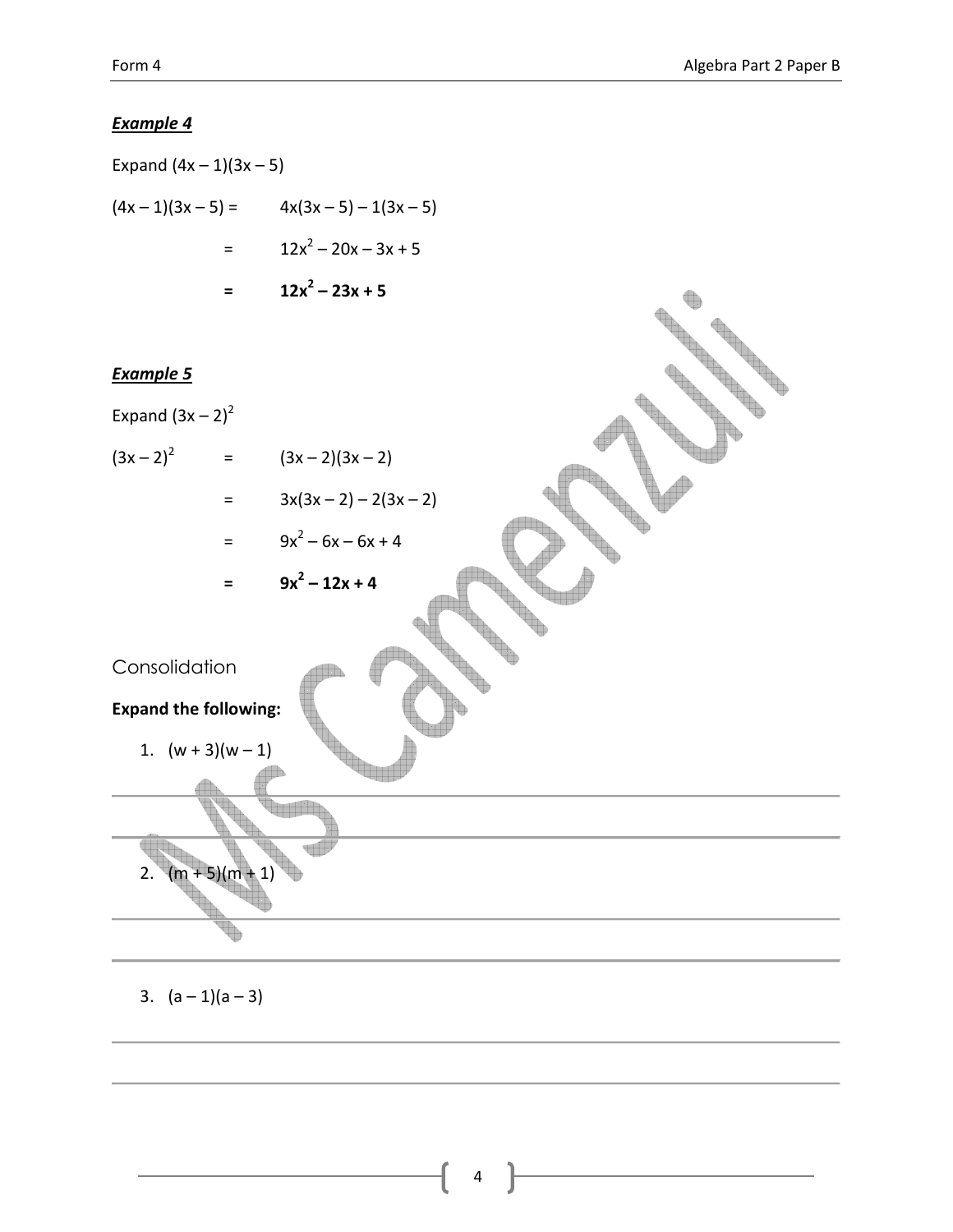| 4. $(x + 3)(x - 3)$                                                   |     |
|-----------------------------------------------------------------------|-----|
|                                                                       |     |
| 5. $(4r-3)(2r-1)$                                                     |     |
|                                                                       | qeb |
| 6. $(1-3p)(3+2p)$                                                     |     |
|                                                                       |     |
| 7. $(t-5)^2$                                                          |     |
|                                                                       |     |
| 8. $(x+6)^2$ – 36                                                     |     |
|                                                                       |     |
|                                                                       |     |
| Support Exercise Pg 107 Exercise 8A<br>Pg 110 Exercise 8C Nos $1 - 4$ |     |
| <b>SECTION 8.2 FACTORISATION</b>                                      |     |

Factorisation is the opposite of expansion. It puts an expression back into the brackets it may have come from.

5

In factorization you have to look for the **common factors** in every term of the expression.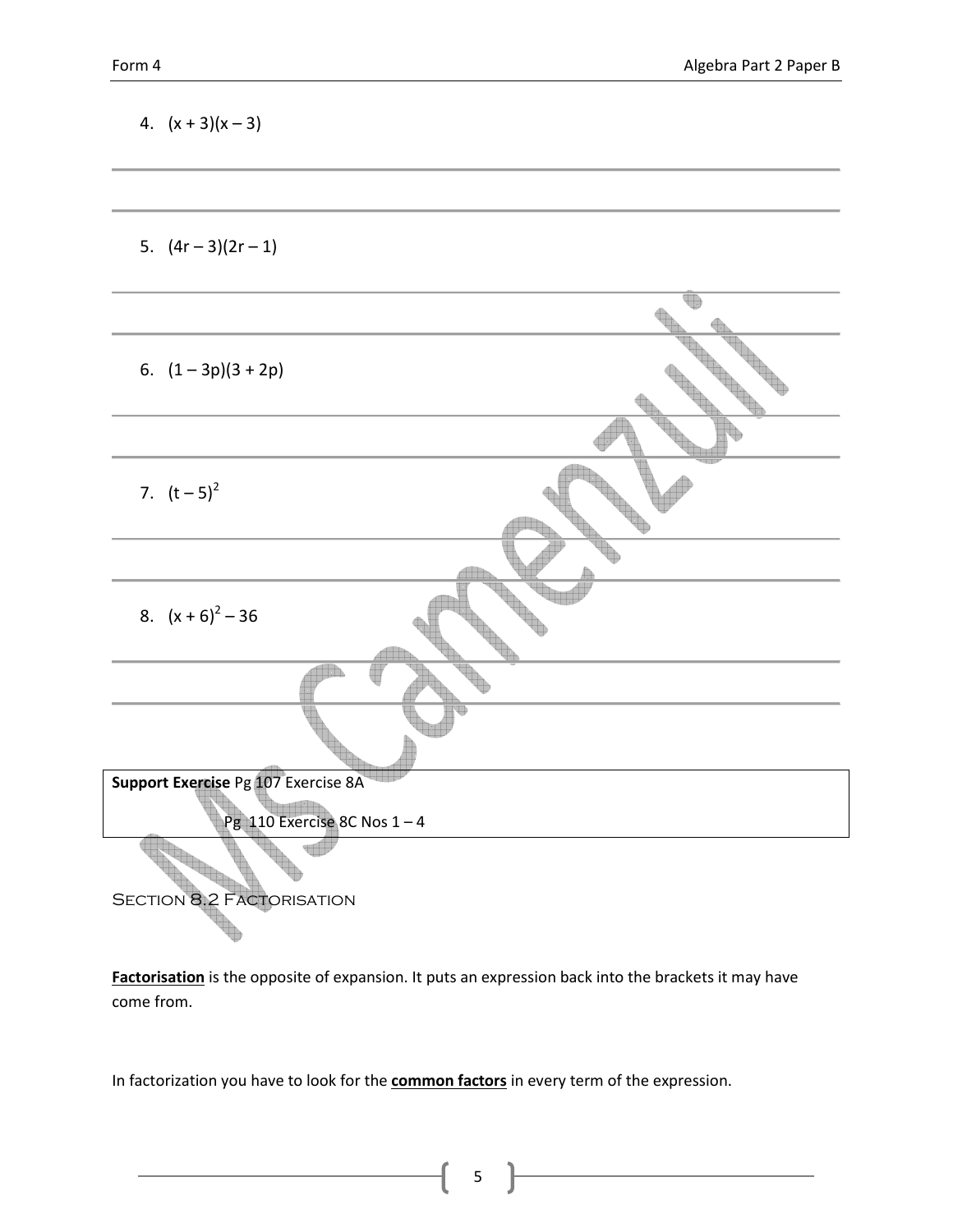### Example 1

 $6t + 9m = 3(2t + 3m)$ 

3 is a factor if 6 and 9

#### Example 2

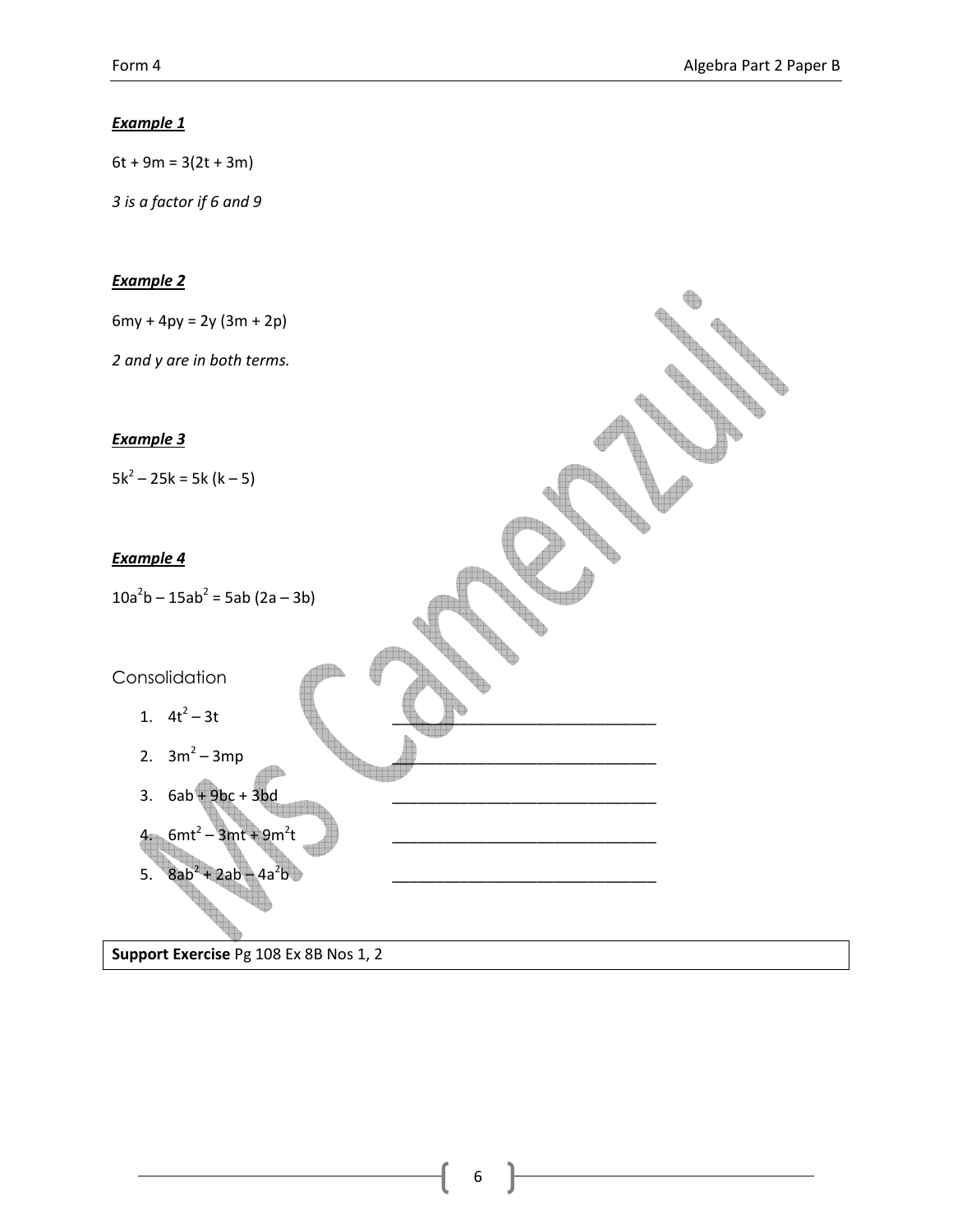$\begin{picture}(220,20) \put(0,0){\line(1,0){10}} \put(15,0){\line(1,0){10}} \put(15,0){\line(1,0){10}} \put(15,0){\line(1,0){10}} \put(15,0){\line(1,0){10}} \put(15,0){\line(1,0){10}} \put(15,0){\line(1,0){10}} \put(15,0){\line(1,0){10}} \put(15,0){\line(1,0){10}} \put(15,0){\line(1,0){10}} \put(15,0){\line(1,0){10}} \put(15,0){\line($ 

### Section 8.3 Solving Linear Equations

Some equations can be solved mentally. To solve more complicated equations the balance method is used.

To keep the balance, whatever you do on the left-hand side you must also do to the right hand side of the equation. CHANGE SIGNATURE

It is easier to remember:

| <b>CHANGE sign</b><br>$\rightarrow$<br>CHANGE side |
|----------------------------------------------------|
|                                                    |
| <b>Example 1</b>                                   |
| $4x + 3 = 31$                                      |
| $4x = 31 - 3$                                      |
| $4x = 28$                                          |
| $x = 28 \div 4$                                    |
| $x = 7$                                            |
| <b>Example 2</b>                                   |
| $5(a + 3) = 18$                                    |
| $5a + 15 = 18$                                     |
| $5a = 18 - 15$                                     |
| $a = \frac{3}{5}$                                  |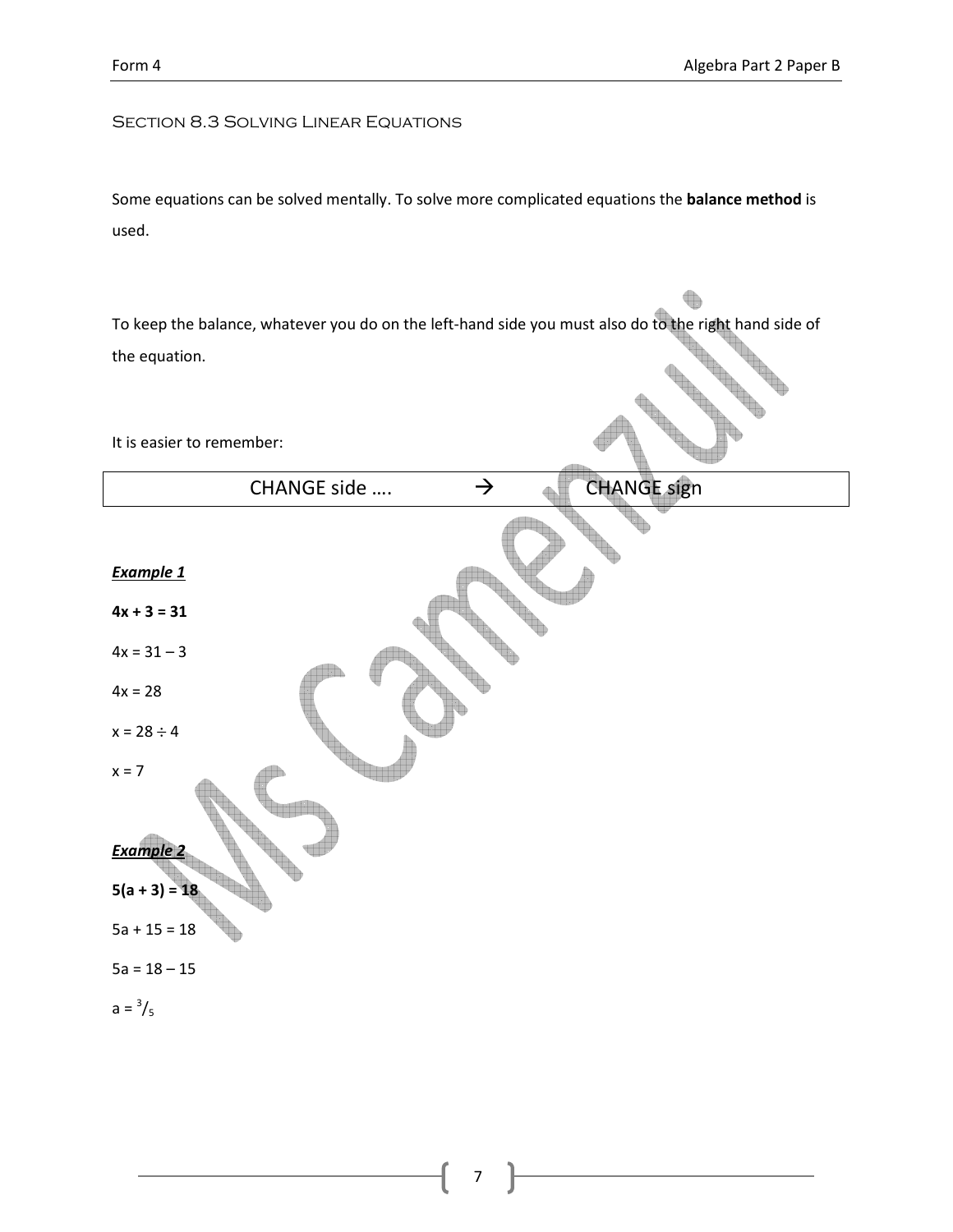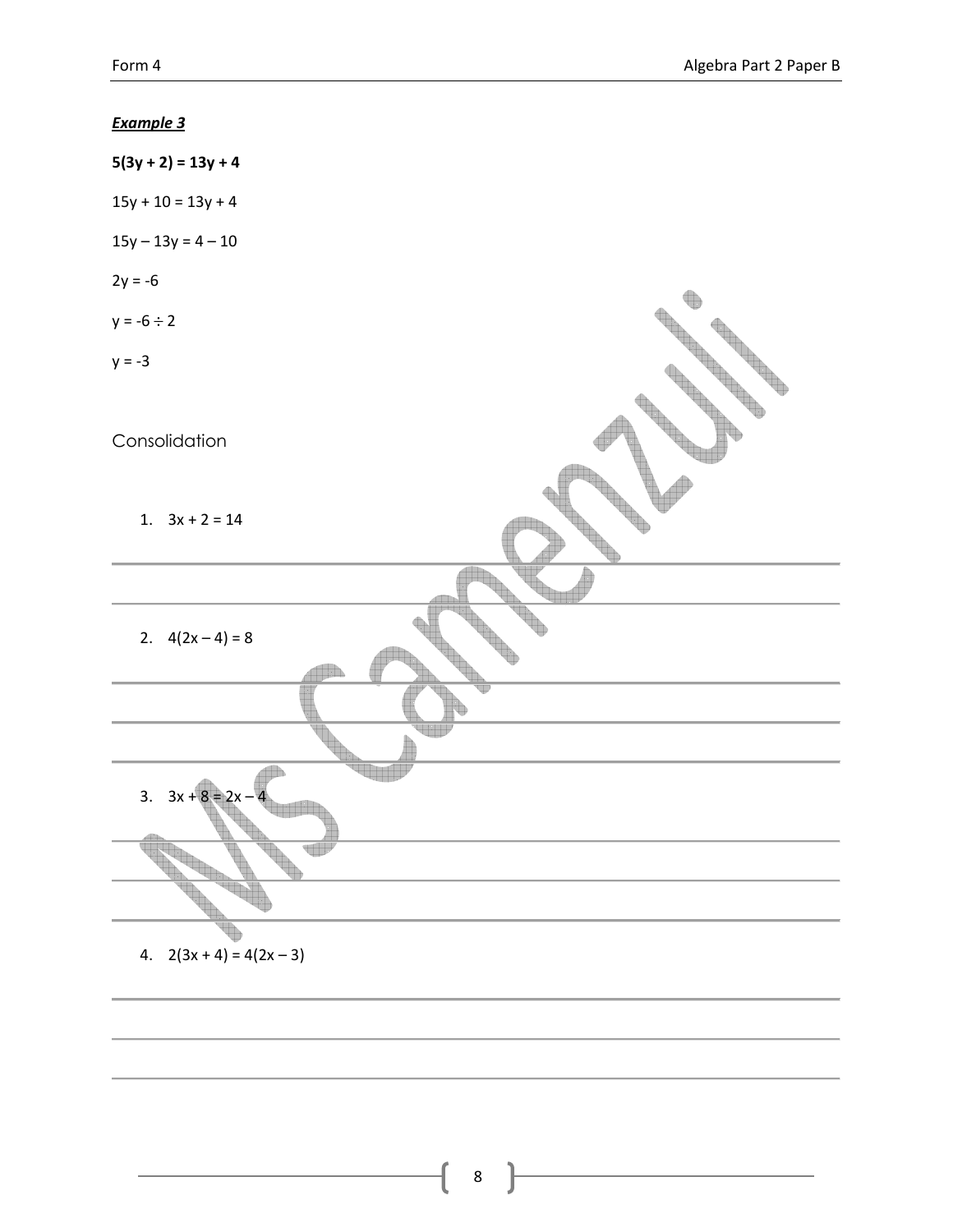### 5.  $5(2x + 7) = -15$

Support Exercise Pg 144 Ex 10B  $1 - 40$ 

SECTION 8.4 SETTING UP EQUATIONS

Equations are used to represent situations, so that you can solve real-life problems. Many real-life problems can be solved by setting them up as linear equations and then solving the equation.

#### Example 1

A man buys a daily news paper from Monday to Saturday for d cents. He buys a Sunday paper for 1.80 dollars. His weekly paper bill is 7.20 dollars.

What is the price of his daily paper?

$$
6d + 180 = 720
$$
  

$$
6d = 720 - 180
$$
  

$$
6d = 540
$$
  

$$
d = 540 \div 6
$$
  

$$
d = 90
$$

Therefore the daily paper costs 90 cents.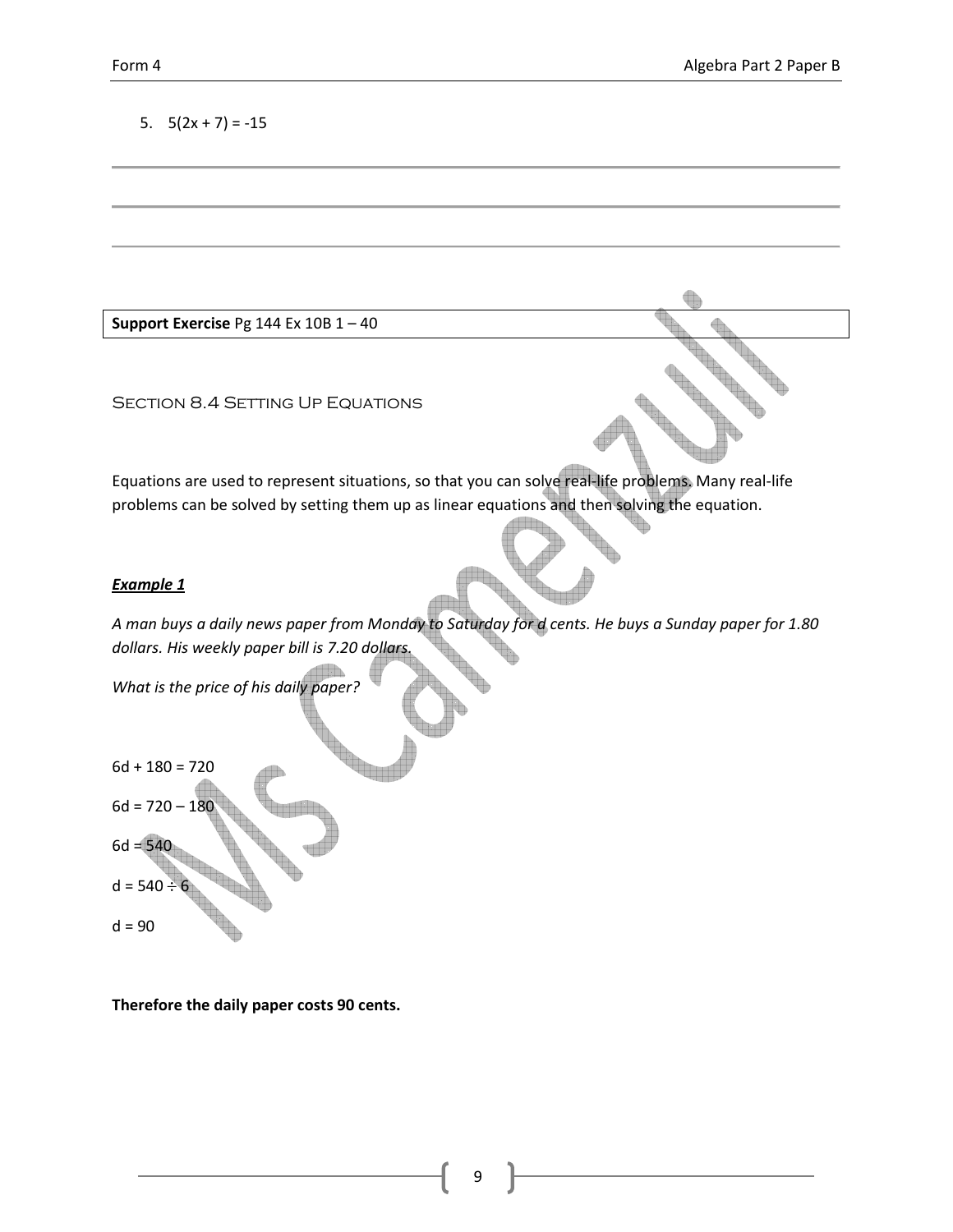### Consolidation

1. The diagram shows a rectangle.



How many square meters of flooring were fitted?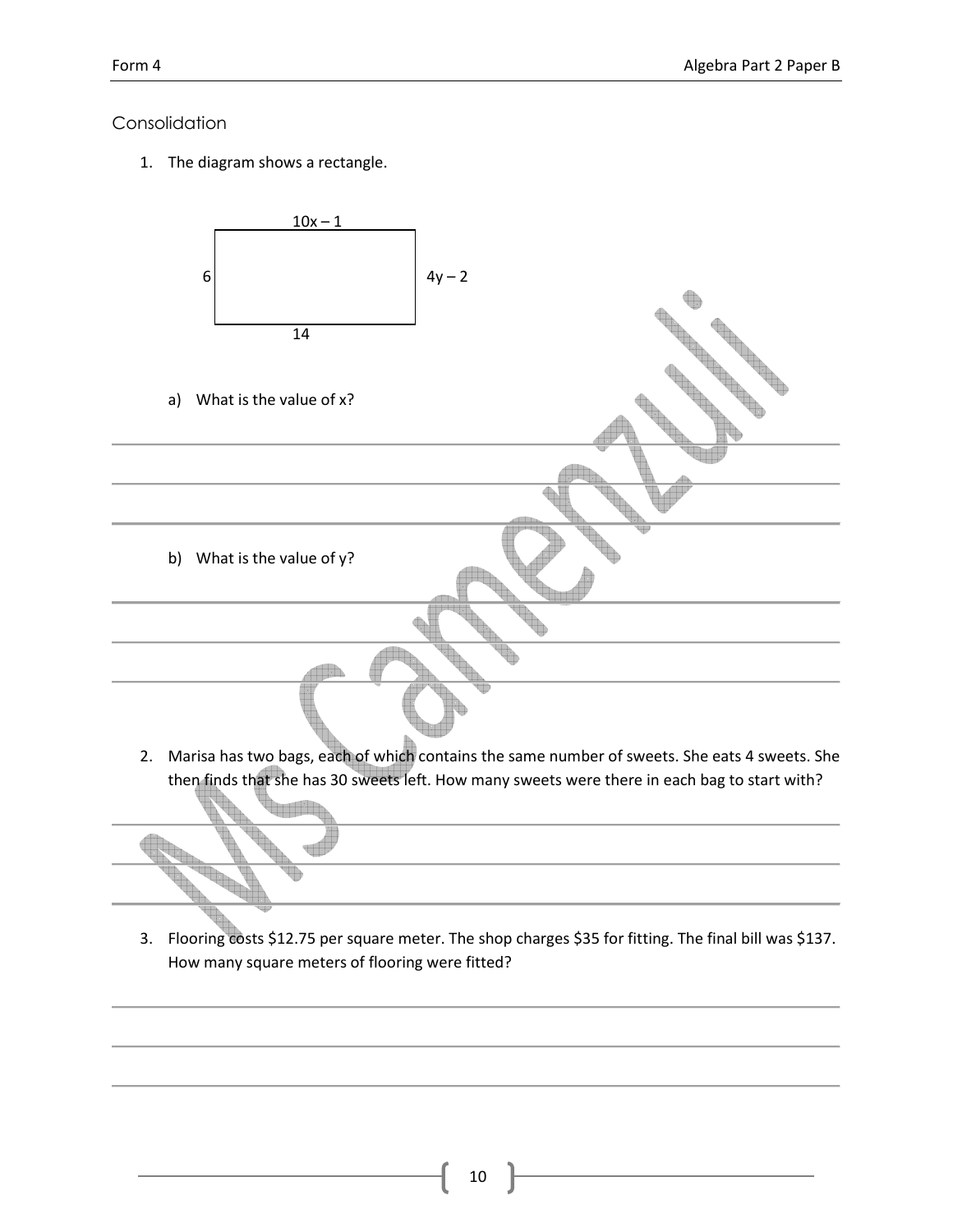- 4. Mario bought 8 garden chairs. When he got to the till he used a \$10 voucher as part payment. His final bill was \$56. a. Set this problem up as an equation, using c as the cost of one chair. b. Solve the equation to find the cost of one chair. Support Exercise Pg 146 Ex 10B Nos 1 – 15 Section 8.5 Solving Fractional Terms In algebra expressions such as  $(y + 5) \div 4$  are usually written 4 *y* + Example 1: Solve the equation 4 8 *q* = Step 1: Remove the denominator from the equation Multiply **both** sides by q: 4  $\times g = 8 \times q$ *q*  $4 = 8q$
- Step 2: Equate the unknown

Divide **both** sides by 8:

8 8  $=\frac{8q}{\gamma}$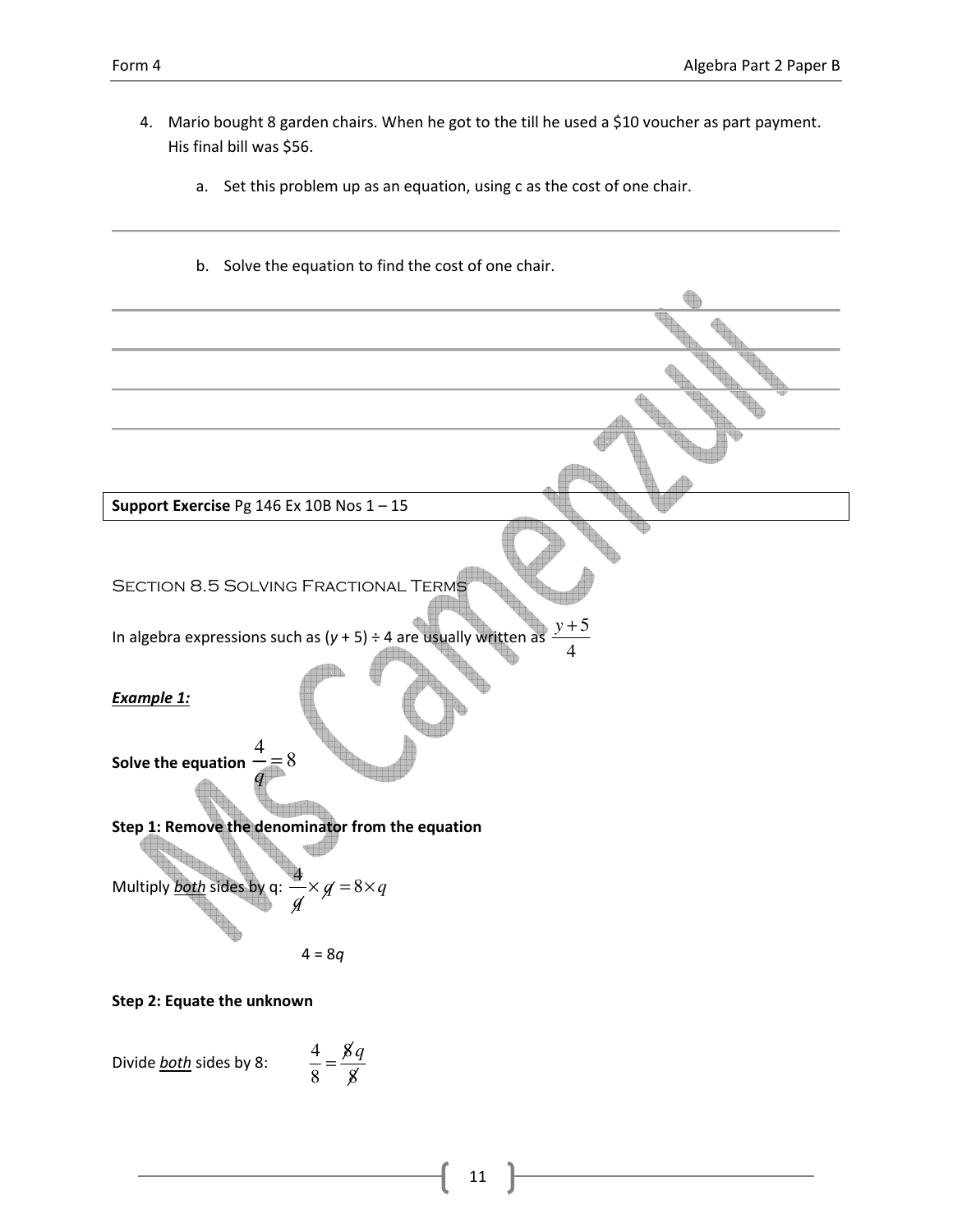Simplify: 
$$
q = \frac{1}{2}
$$

We can reduce the steps and conduct some of them mentally. Have a look at the next example:

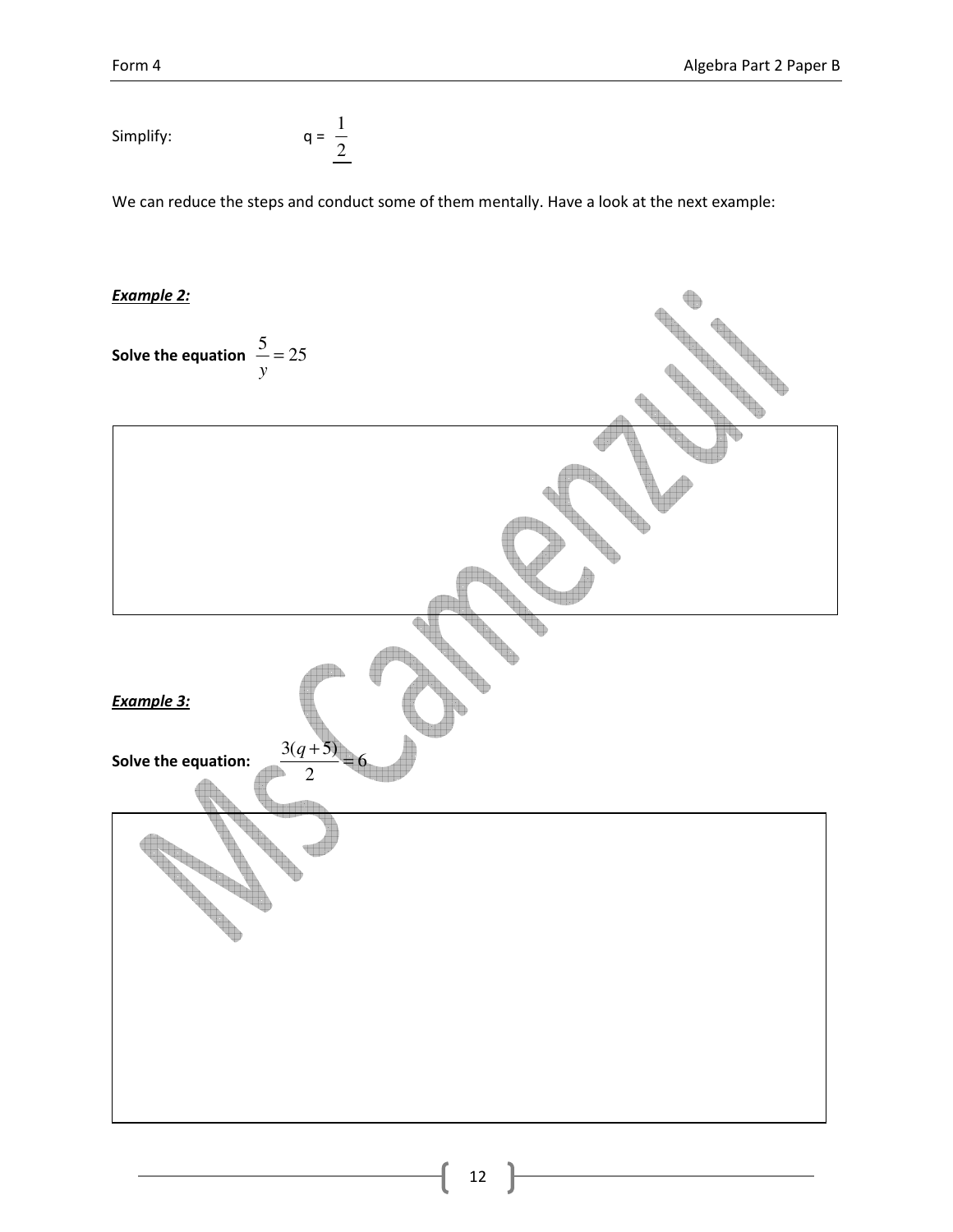### Example 4:

Solve the equation 
$$
\frac{16-x}{4} = 1-x
$$



Support Exercise Pg 150 Ex 10C Nos 1 – 5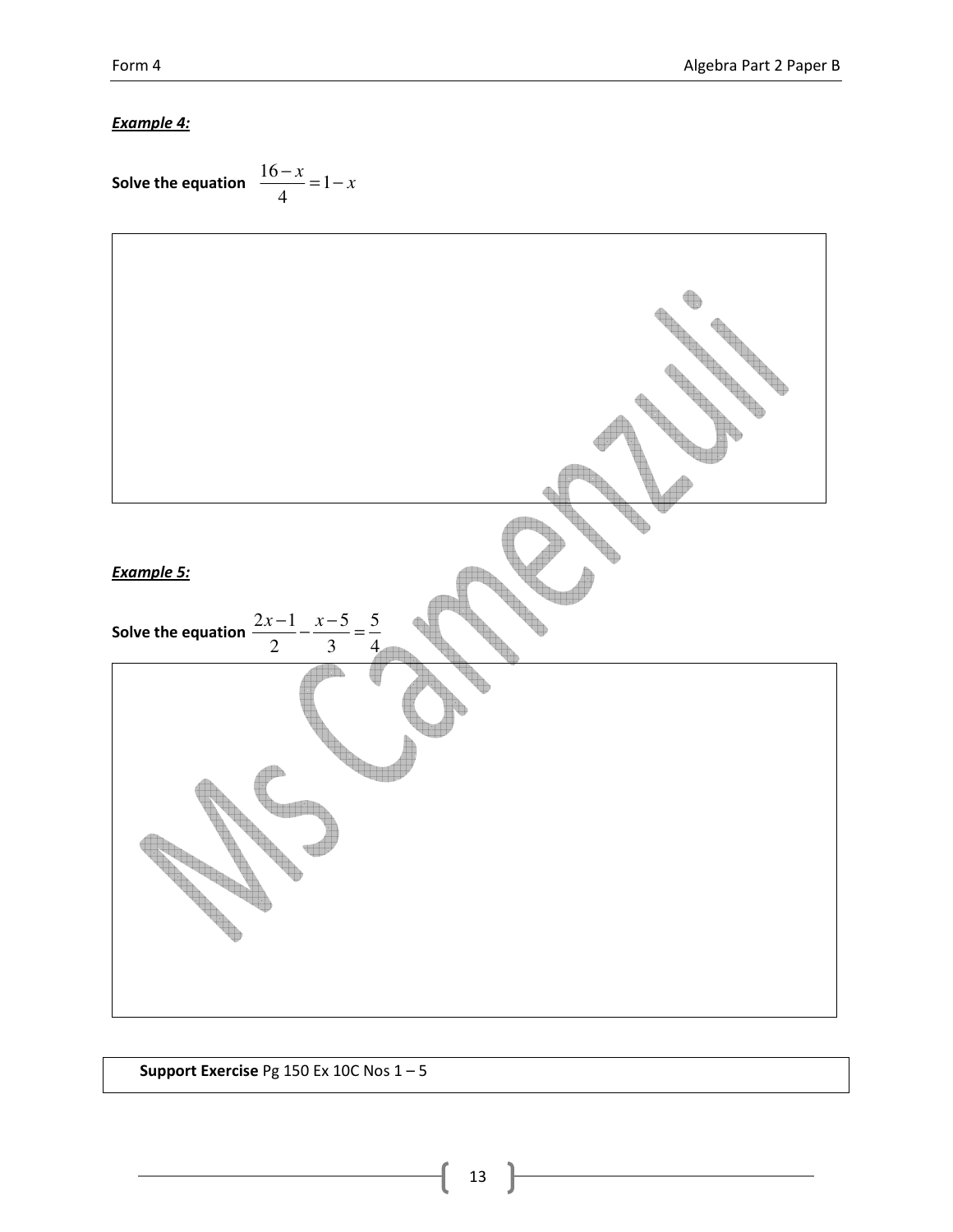### SECTION 8.6 SOLVING WITH SQUARE ROOT

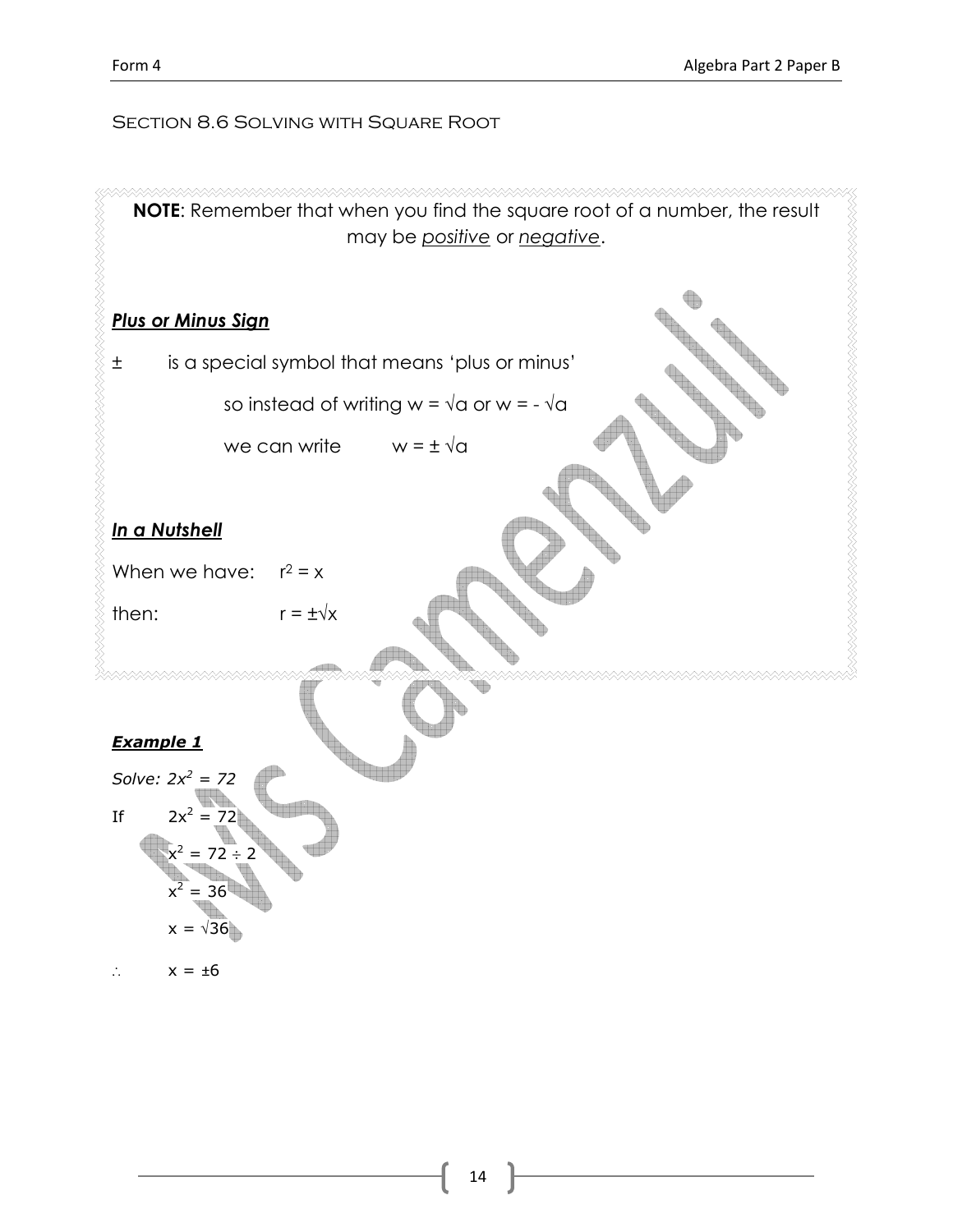### Example 2

Solve:  $2x^2 - 50 = 0$ If  $2x^2 - 50 = 0$  $2x^2 = 50$  $x^2 = 50 \div 2$  $x^2 = 25$  $x = \sqrt{25}$ ∴ x = ±5

### Example 3



NOTE: In this type you are given a bracket to the power of 2 equals to a number. To solve this equation you have to find the square root of each side.

Solve:  $(2x - 1)^2 = 25$ If  $(2x - 1)^2 = 25$  $2x - 1 = \sqrt{25}$ Æ  $2x - 1 = \pm 5$ **A.B.** ∴ 2x – 1 = 5 and 2x – 1 = -5 o a compart  $2x = 5 + 1$   $2x = -5 + 1$  $2x = 6$   $2x = -4$  $x = 3$   $x = -2$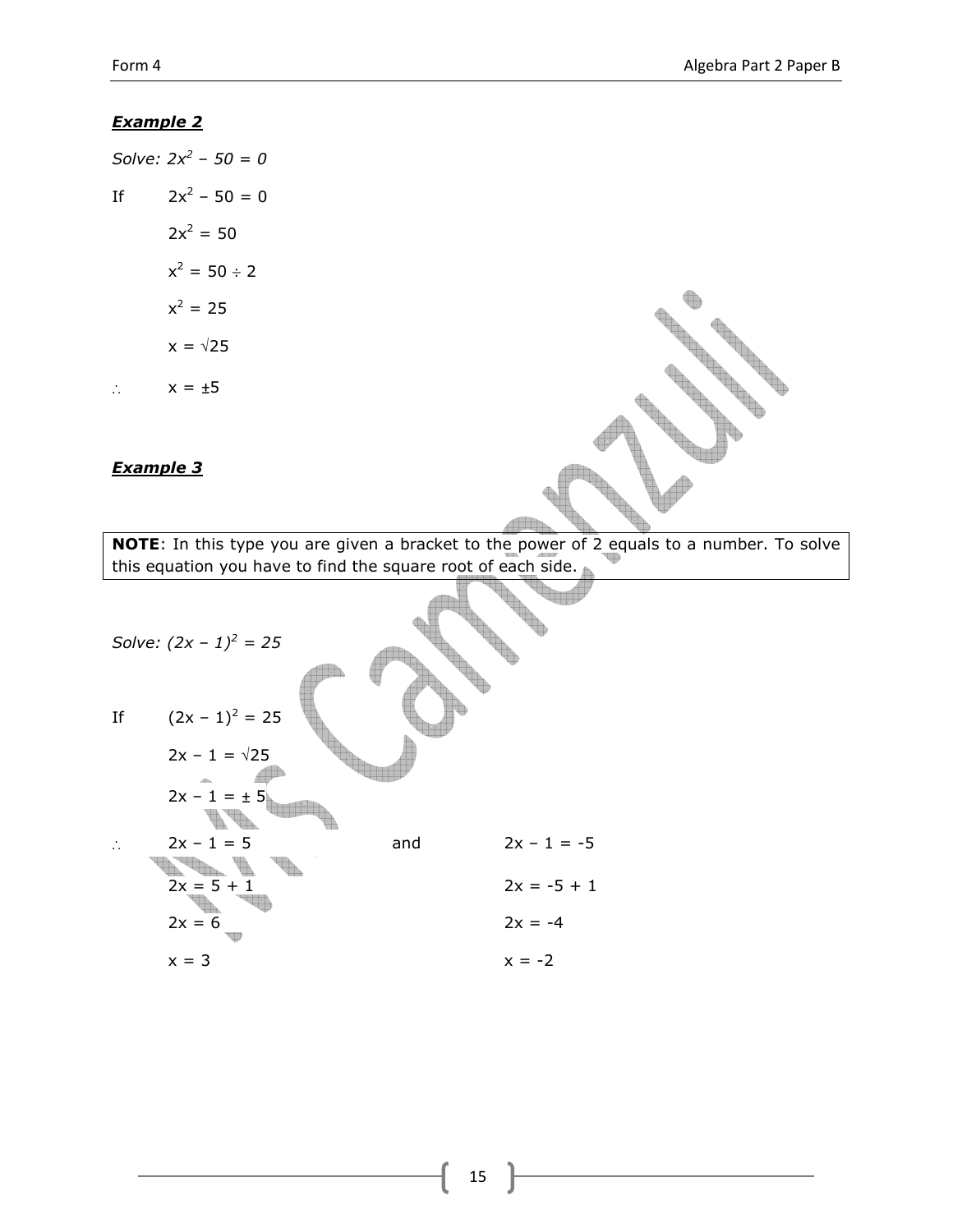## Consolidation

1.  $2x^2 = 8$ 

| 2. $2x^2 - 18 = 0$                           |
|----------------------------------------------|
|                                              |
|                                              |
| 3. $(2x + 3)^2 = 50$                         |
|                                              |
|                                              |
| 4. $(x-5)^2 - 100 = 0$                       |
|                                              |
|                                              |
|                                              |
|                                              |
| Support Exercise Pg 488 Exercise 30A Nos 1-5 |
|                                              |

SECTION 8.7 SOLVING SIMULTANEOUS EQUATIONS

Pair of simultaneous equations are two linear equations for which you have two unknowns and a solution for each is required.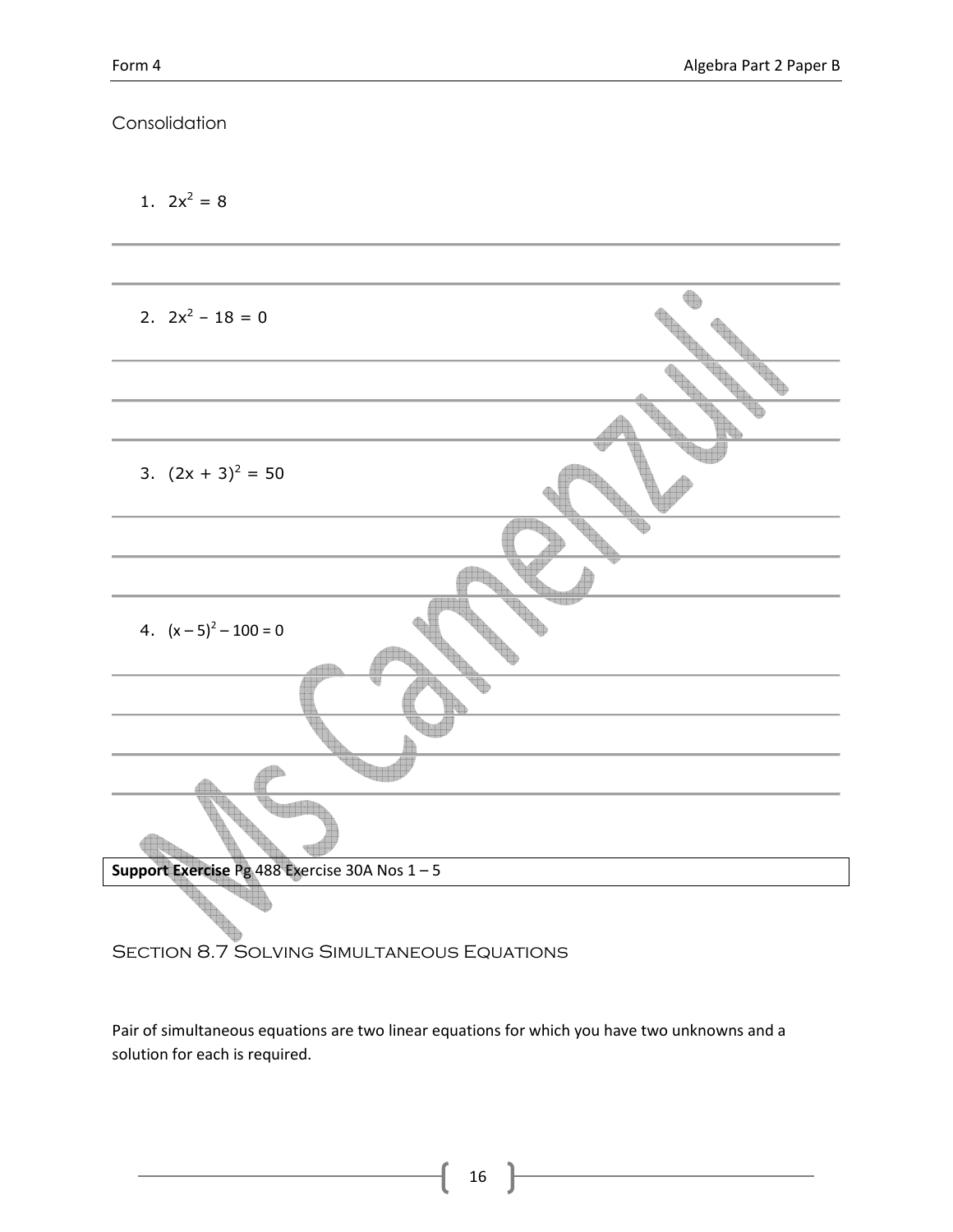# Elimination Method

#### Step 1

Get the **coefficients** of one of the unknowns the same.

#### Step 2

Eliminate this unknown by adding or subtracting the two equations. (When the signs are the same you subtract; when the signs are different add up the equations)

#### Step 3

Solve the resulting equation with one unknown.

#### Step 4

Substitute the value found back into any one of the original equations.

Step 5

Solve the resulting equation.

The Contract of the

#### Step 6

Check that the two values found satisfy the original equations.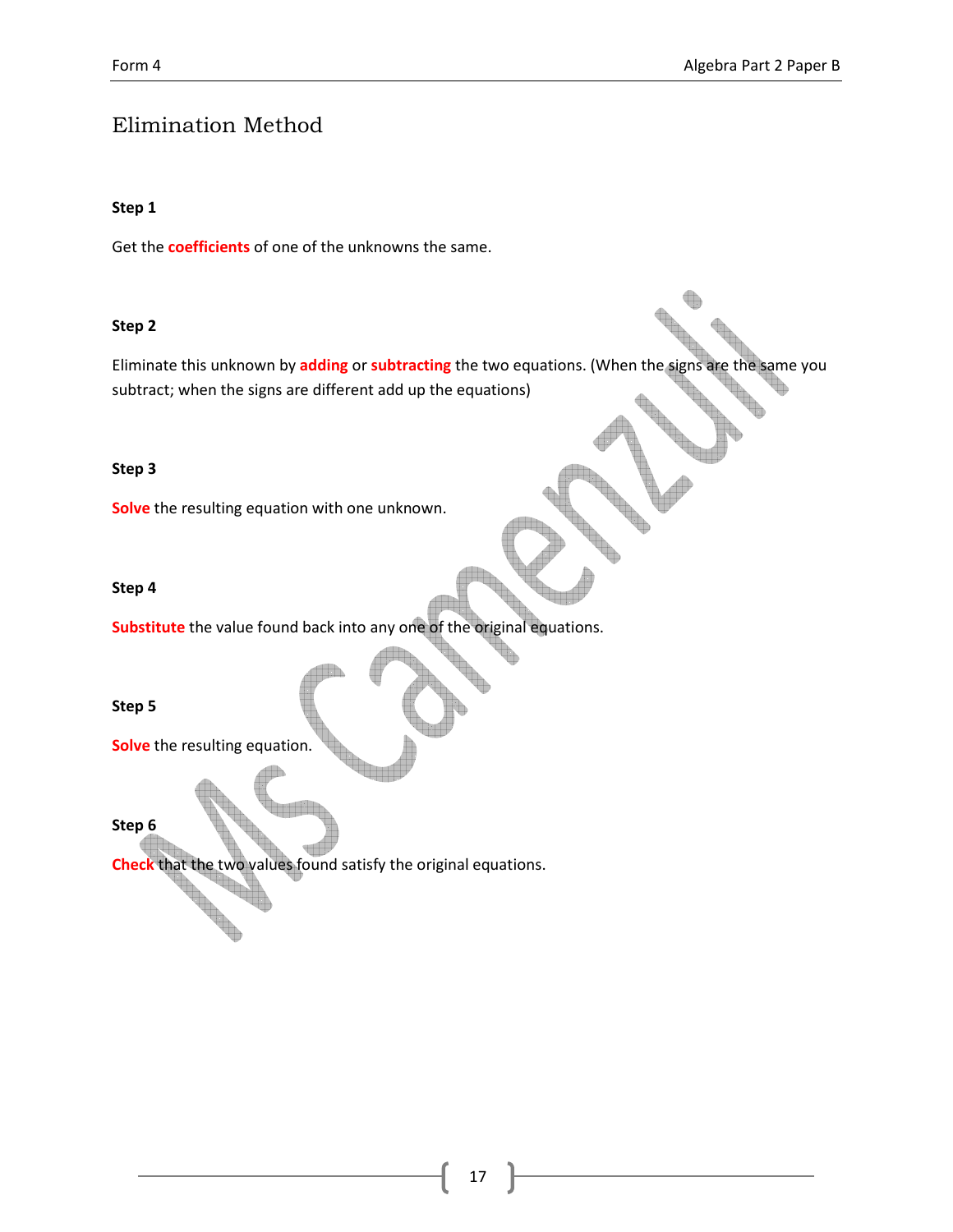### Example 1

Solve the equations:  $6x + y = 15$  and  $4x + y = 11$ 

Label the equations so that the method can be clearly explained.

 $6x + y = 15$  (1)  $4x + y = 11$  (2)

Step 1: Since the y-term in both equations has the same coefficient there is no need to balance term.

Step 2: Subtract one equation from the other. (Equation (1) minus equation (2) will give positive values.)

 $(1) - (2)$  2x = 4

 $x = 2$ 

 $y = 11 - 8$ 

 $y = 3$ 

Step 3:  $x = 4 \div 2$ 

**Step 4:** Substitute  $x = 2$  into one of the original equations. (Usually the one with the smallest values is the easiest)

So substitute into:

Which gives:

Step 5: Solve this equation:

Step 6: Test the solution in the original equations. So substitute  $x = 2$  and  $y = 3$  into  $6x + y$ , which gives  $12 + 3 = 15$  and into  $4x + y$ , which gives  $8 + 3 = 11$ . These are correct, so you can confidently say that the solution is  $x = 2$  and  $y = 3$ .

Example 2

Solve these equations.  $3x + 2y = 18$  (1)  $2x - y = 5$  (2)

Step 1: Multiply equation (2) by 2. There are other ways to balance the coefficients but this is the easiest and leads to less work later. With practice, you will get used to which will be the best way to balance the coefficients.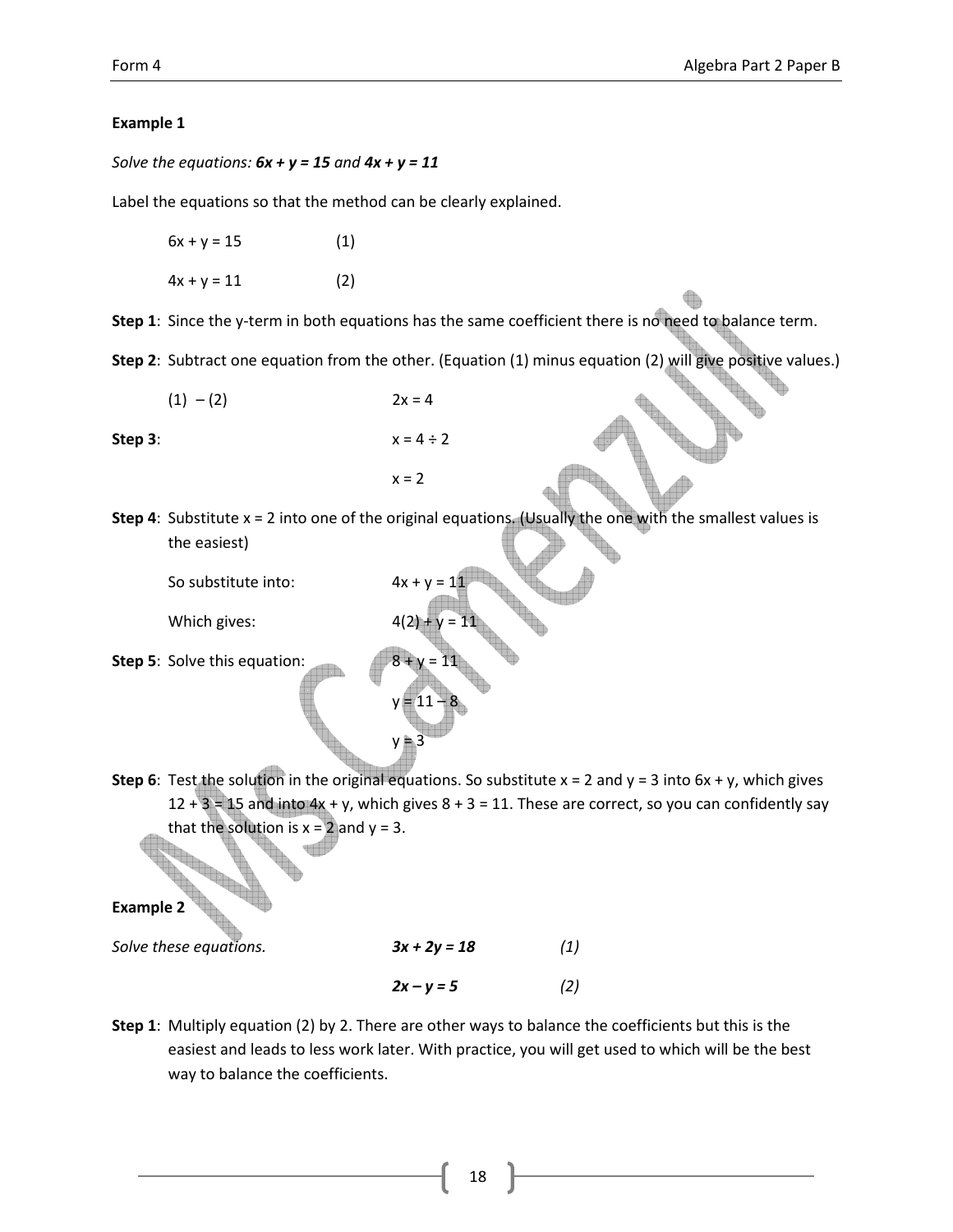$$
2 \times (2) \t\t 4x - 2y = 10 \t(3)
$$

Label this equation as equation (3)

Be careful to multiply every term and not just the y-term. You could write:

 $2 \times (2x - y = 5) \rightarrow 4x - 2y = 10$  (3)

Step 2: As the signs of the y-terms are opposite, add the equations.

 $(1) + (3)$  7x = 28

Be careful to add the correct equations. This is why labeling them is useful.

**Step 3:** Solve this equation:  $x = 28 \div 7$ 

 $x = 4$ 

**Step 4:** Substitute x = 4 into any equation, say  $2x - y = 5 \rightarrow 8$ 

**Step 5:** Solve the equation:  $8-5 = y$ 

 $y = 3$ 

Step 6: Check: (1),  $3 \times 4 + 2 \times 3 = 18$  and (2),  $2 \times 4 - 3 = 5$ , which are correct so the solution is  $x = 4$  and  $y = 3$ .

Example 3

Solve these equations:  $4x + 3y = 27$  (1)

Both equations have to be changed to obtain identical terms in either x or y.

However, you can see that if you make the y-coefficients the same, you will add the equations. This is always safer than subtraction, so this is obviously the better choice. We do this by multiplying the first equation by 2 (the y-coefficient of the other equation) and the second equation by 3 (the y-coefficient of the other equation).

 $5x - 2y = 5$  (2)

Step 1:  $(1) \times 2$  or  $2 \times (4x + 3y = 27) \rightarrow 8x + 6y = 54$  (3)

 $(2) \times 3$  or  $3 \times (5x - 2y = 5) \rightarrow 15x - 6y = 15$  (4)

Label the new equations (3) and (4)

**Step 2:** Eliminate one of the variables:  $(3) + (4)$  23x = 69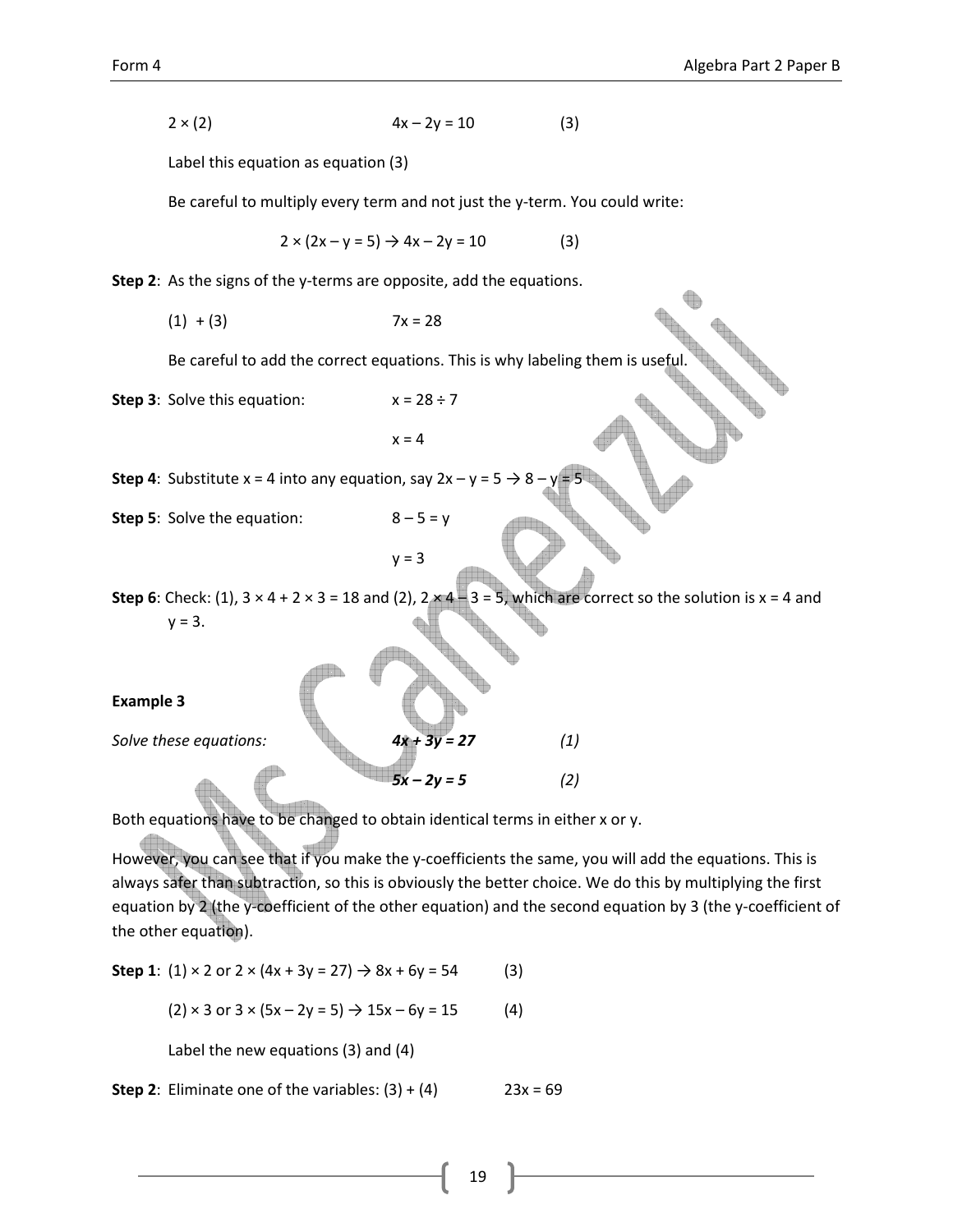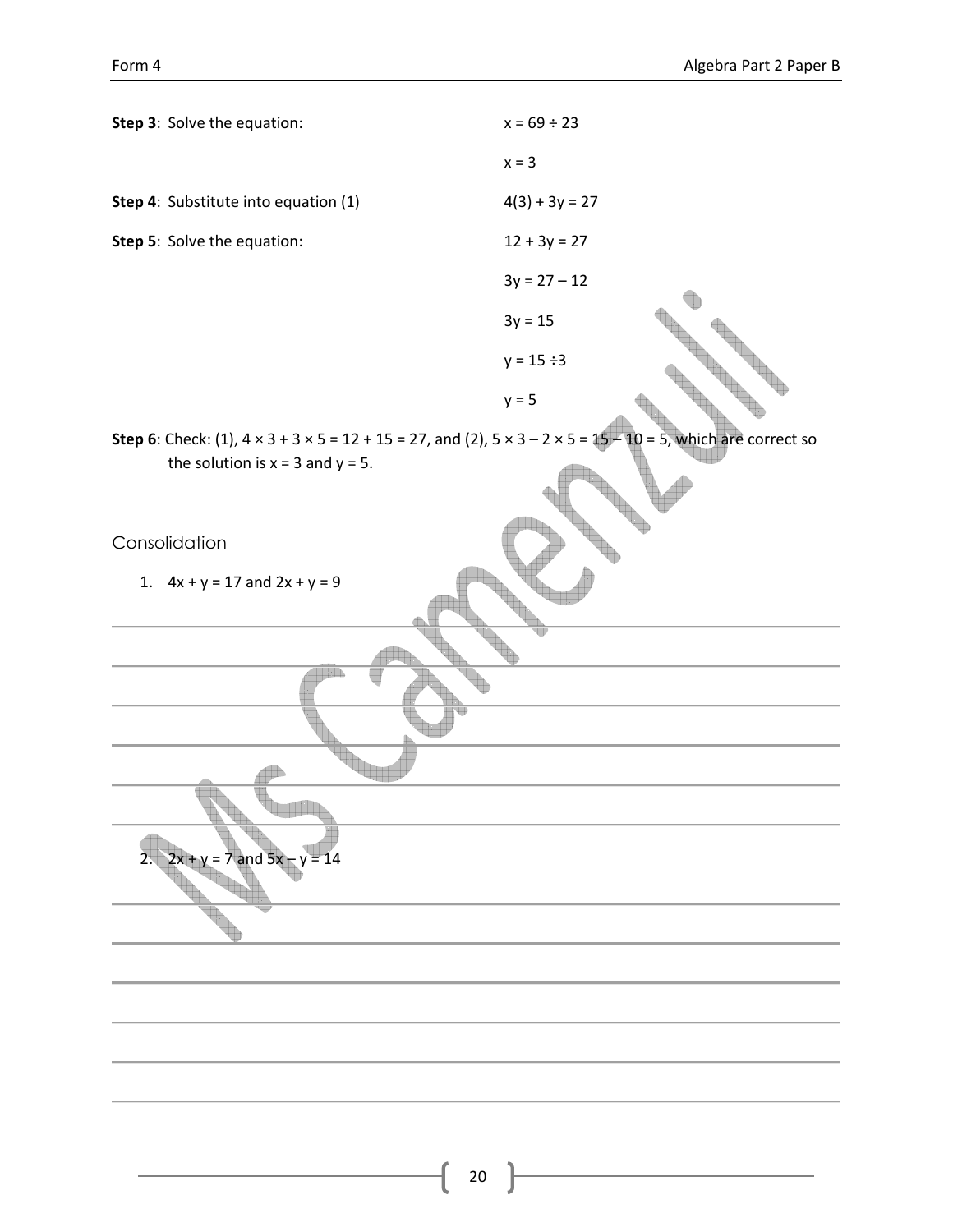| 3. $5x + 2y = 4$ and $4x - y = 11$   |  |
|--------------------------------------|--|
|                                      |  |
|                                      |  |
|                                      |  |
|                                      |  |
|                                      |  |
| 4. $3x + 4y = 7$ and $4x + 2y = 1$   |  |
|                                      |  |
|                                      |  |
|                                      |  |
|                                      |  |
|                                      |  |
|                                      |  |
| 5. $2x - 3y = 15$ and $5x + 7y = 52$ |  |
|                                      |  |
|                                      |  |
|                                      |  |
|                                      |  |
|                                      |  |
|                                      |  |
| 6. $2x + 3y = 30$ and $5x + 7y = 71$ |  |
|                                      |  |
|                                      |  |
|                                      |  |
|                                      |  |
|                                      |  |
|                                      |  |
|                                      |  |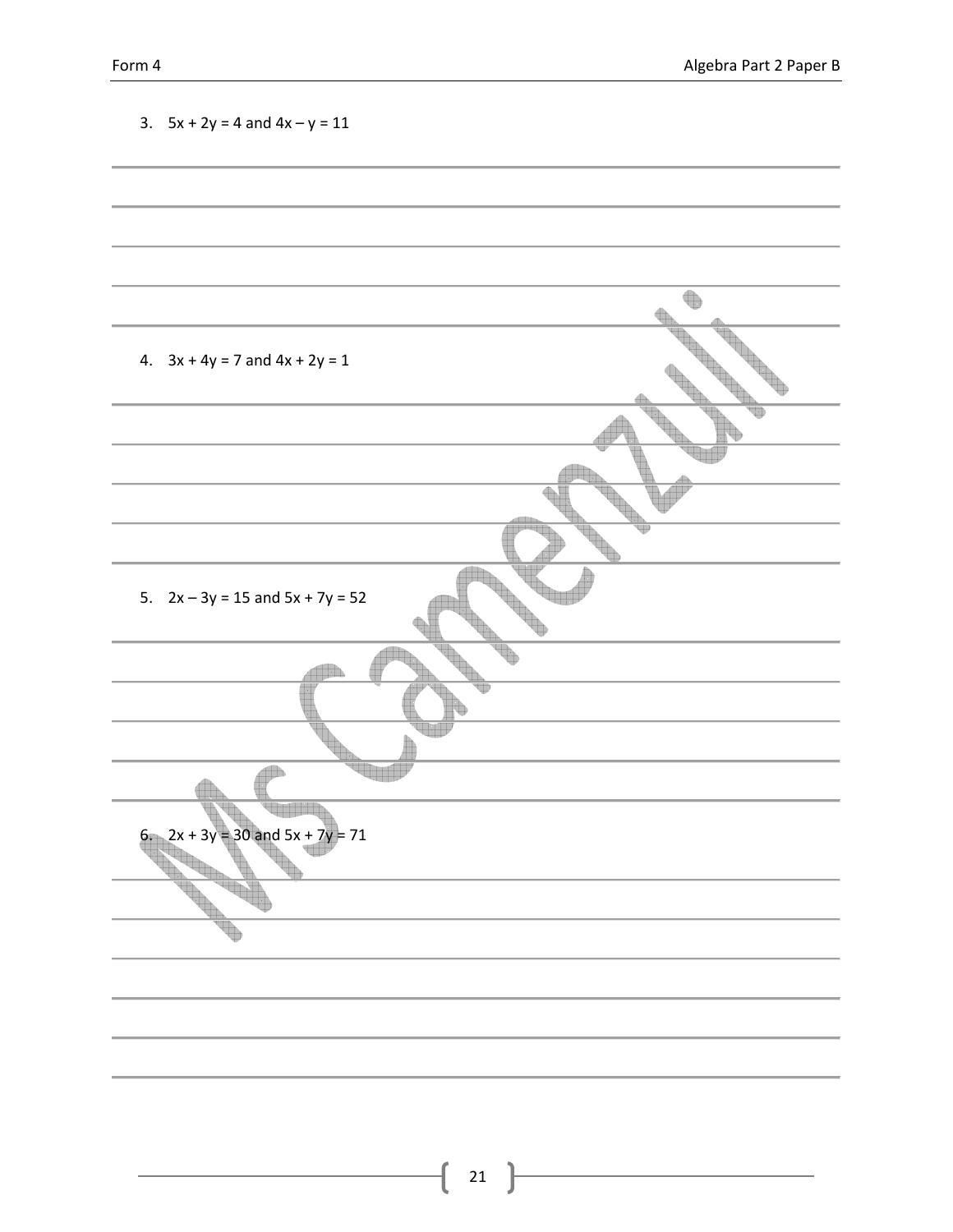| 7. $2x + 5y = 37$ and $y = 11 - 2x$                                      |              |     |                                                                                                           |
|--------------------------------------------------------------------------|--------------|-----|-----------------------------------------------------------------------------------------------------------|
|                                                                          |              |     |                                                                                                           |
|                                                                          |              |     |                                                                                                           |
|                                                                          |              |     |                                                                                                           |
|                                                                          |              |     |                                                                                                           |
|                                                                          |              |     |                                                                                                           |
|                                                                          |              |     |                                                                                                           |
| 8. $4x - 3y = 7$ and $x = 13 - 3y$                                       |              |     |                                                                                                           |
|                                                                          |              |     |                                                                                                           |
|                                                                          |              |     |                                                                                                           |
|                                                                          |              |     |                                                                                                           |
|                                                                          |              |     |                                                                                                           |
| Support Exercise Pg 153 Exercise 10D Nos 1-20                            |              |     |                                                                                                           |
|                                                                          |              |     |                                                                                                           |
| <b>SECTION 8.8 SETTING UP SIMULTANEOUS EQUATIONS</b><br><b>Example 1</b> |              |     |                                                                                                           |
|                                                                          |              |     | One angle in a triangle is 90° and the difference between the other two angles is 36°. Find the larger of |
| the two unknown angles.                                                  |              |     |                                                                                                           |
| Let x be the larger angle.                                               |              |     |                                                                                                           |
| The sum of the three angles is 180°                                      |              |     |                                                                                                           |
| Therefore                                                                | $x + y = 90$ | (1) |                                                                                                           |
| The difference between x and y is 36°,                                   |              |     | x                                                                                                         |

22  $\left\lfloor \right\rfloor$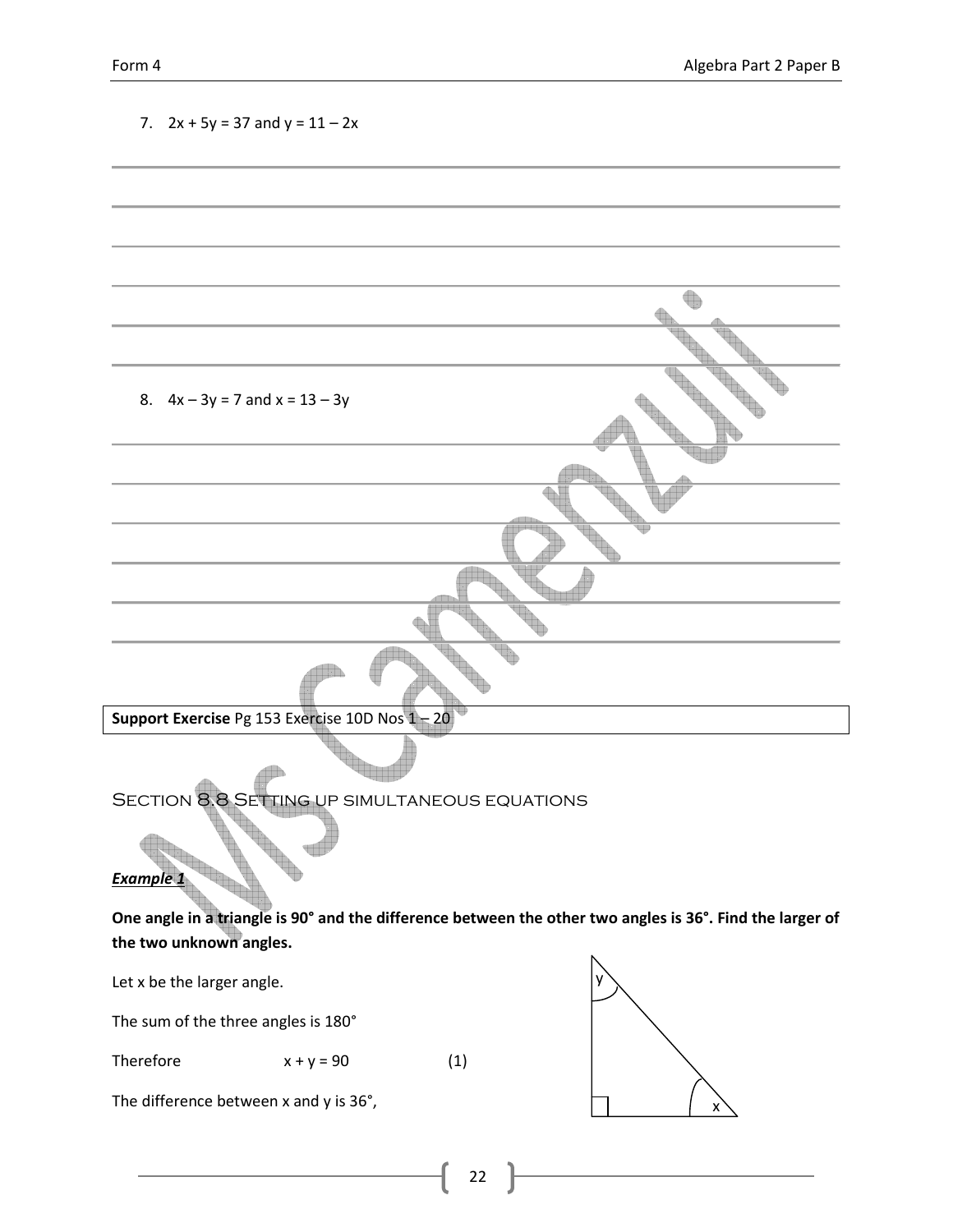$\overline{\mathbf{c}}$ 

| Therefore                              | $x - y = 36^\circ$ | (2)                                                                                            |
|----------------------------------------|--------------------|------------------------------------------------------------------------------------------------|
|                                        |                    |                                                                                                |
| The two equations are:                 |                    |                                                                                                |
| $x + y = 90$                           | (1)                |                                                                                                |
| $x - y = 36$                           | (2)                |                                                                                                |
| $2x = 126$                             |                    |                                                                                                |
| $x = 126 \div 2$                       |                    |                                                                                                |
| $x = 63^\circ$                         |                    |                                                                                                |
|                                        |                    |                                                                                                |
| $x + y = 90$                           |                    |                                                                                                |
| $63 + y = 90$                          |                    |                                                                                                |
| $y = 90 - 63$                          |                    |                                                                                                |
| $y = 27^\circ$                         |                    |                                                                                                |
| The larger angle is 63°.               |                    |                                                                                                |
|                                        |                    |                                                                                                |
|                                        |                    |                                                                                                |
| Consolidation                          |                    |                                                                                                |
| 1.                                     |                    |                                                                                                |
| 3) cm.                                 |                    | The lengths of the sides of an equilateral triangle are (3a +2) cm, (2b - a) cm, and (b +<br>A |
| $a)$ Find $a$ and $b$ .                |                    |                                                                                                |
| b) Find the perimeter of the triangle. |                    | $3a + 2$<br>$2b - a$                                                                           |

 $\mathbf{B}$ 

 $b + 3$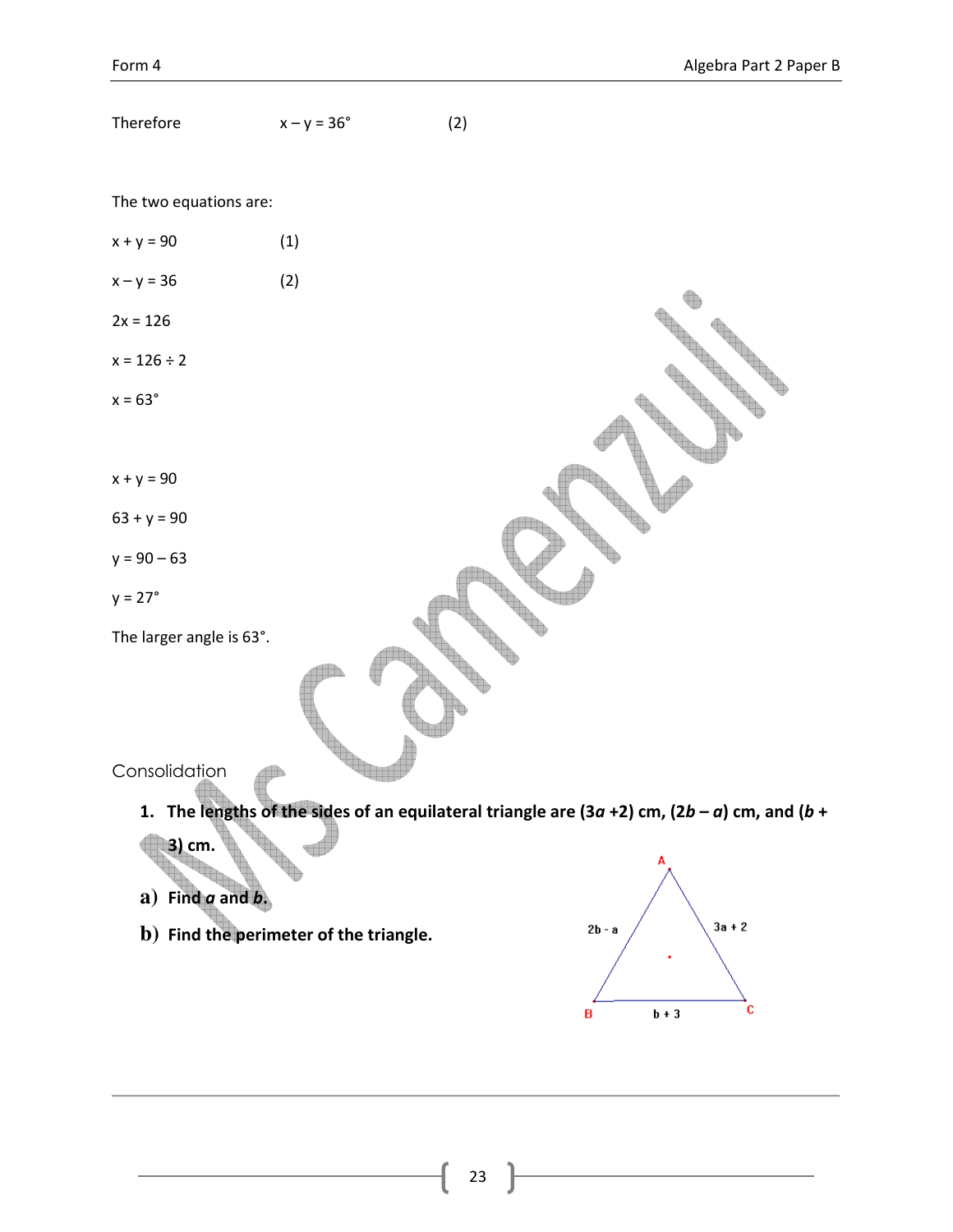| 2. Find two numbers such that twice the first added to the second is 26 and the first added to the |
|----------------------------------------------------------------------------------------------------|
| second is 28.                                                                                      |
|                                                                                                    |
|                                                                                                    |
|                                                                                                    |
|                                                                                                    |
|                                                                                                    |
|                                                                                                    |
|                                                                                                    |
|                                                                                                    |
|                                                                                                    |
|                                                                                                    |
| 3. A cup and saucer together cost €2.05. A cup and two saucers cost €2.70. Find the cost of a cup  |
| and saucer.                                                                                        |
|                                                                                                    |
|                                                                                                    |
|                                                                                                    |
|                                                                                                    |
|                                                                                                    |
|                                                                                                    |
|                                                                                                    |
|                                                                                                    |
|                                                                                                    |
|                                                                                                    |
|                                                                                                    |